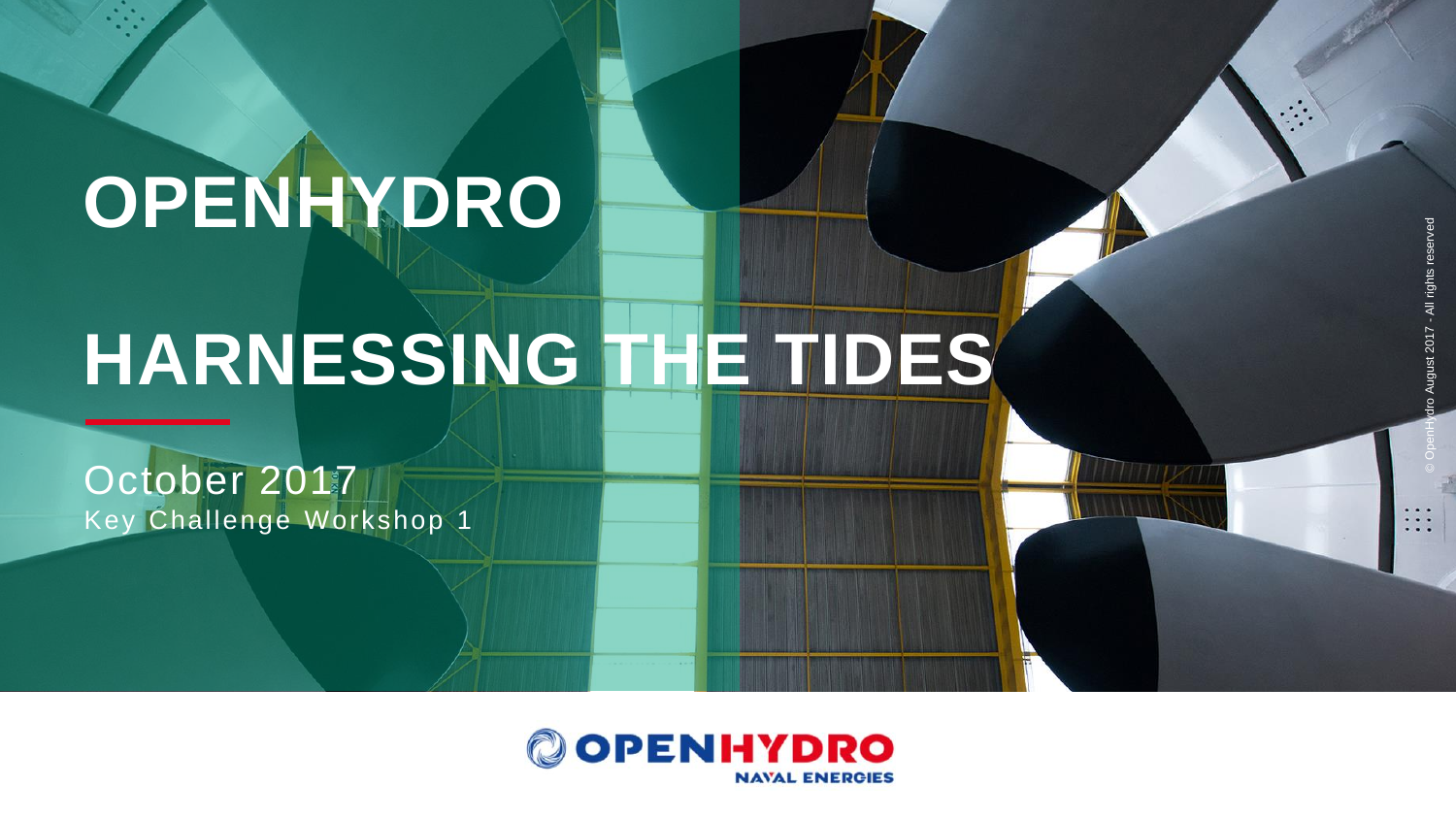## **THE BUSINESS**





- A new, focussed business, with expertise in all aspects of offshore renewable energy generation.
- Aims to be a global player in marine energy.



- Established 2004.
- 135 people across the business
- 45% Engineering, 23% project services, 13% site development.
- Delivering a turn-key solution



**KEY FIGURES** 

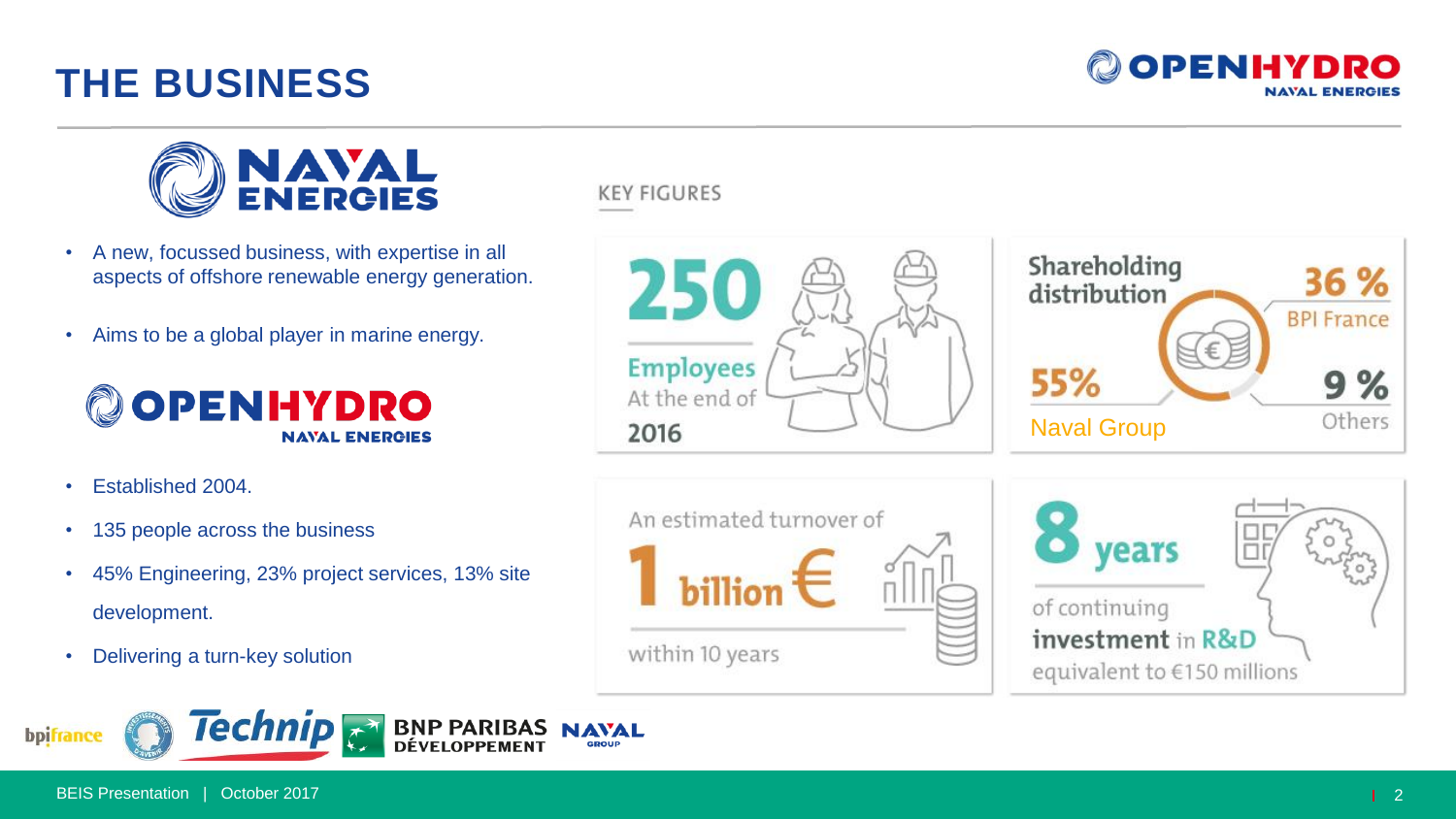## **OPENHYDRO - TECHNOLOGY**

#### **@OPENHYDRO NAVAL ENERGIES**

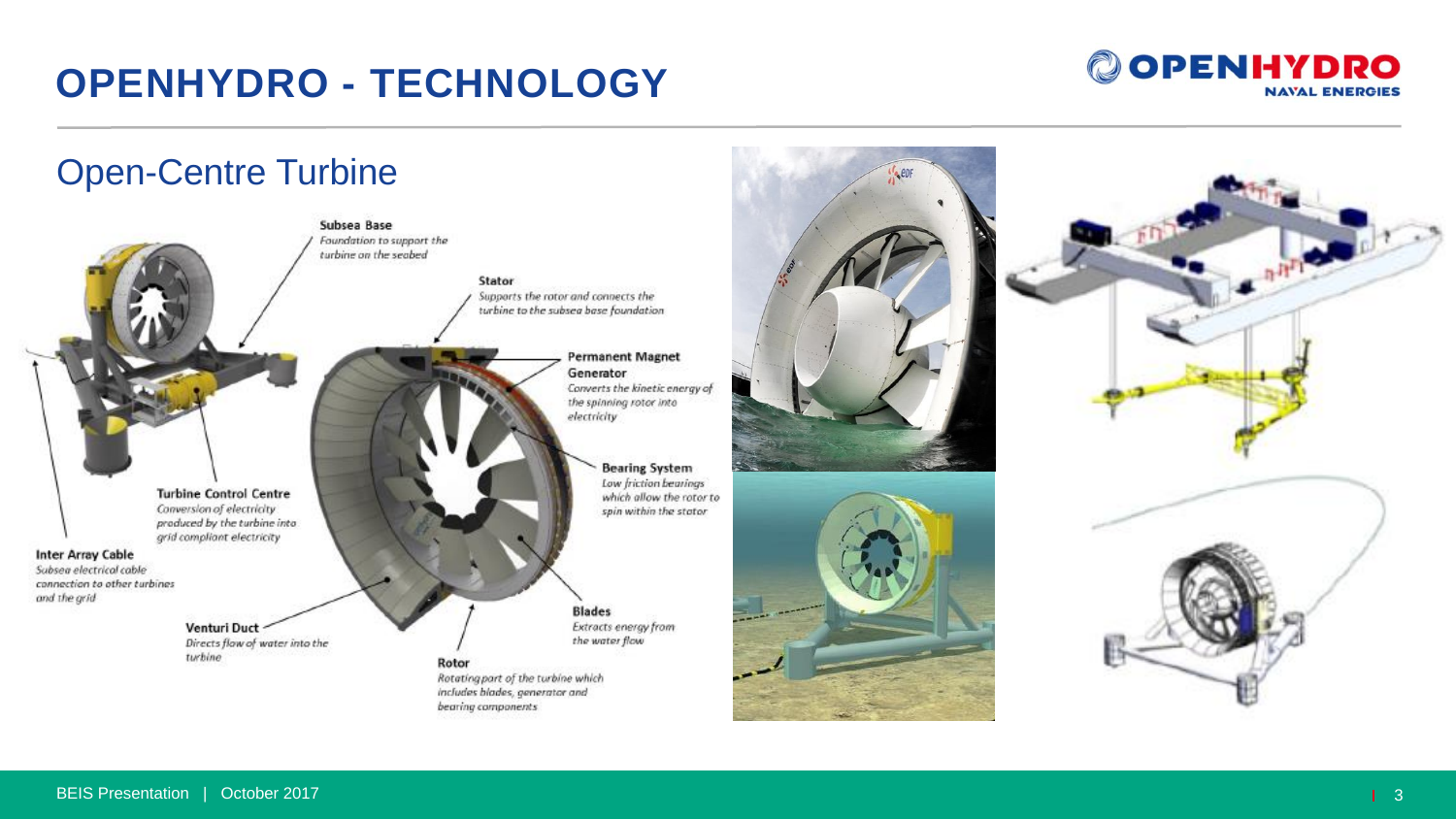## **DEVELOPMENT STRATEGY**

#### Demonstration Projects

- Cape Sharp Tidal 4 MW demonstration array, Nova Scotia
- Paimpol -Bréhat 4 MW demonstration array, NW France
- Goto Islands 2 MW demonstration project, Japan

#### Commercial Projects

• OpenHydro have an additional portfolio of commercial projects under development with a total capacity in excess of 900 MW in the UK, France, Canada, and Asia.



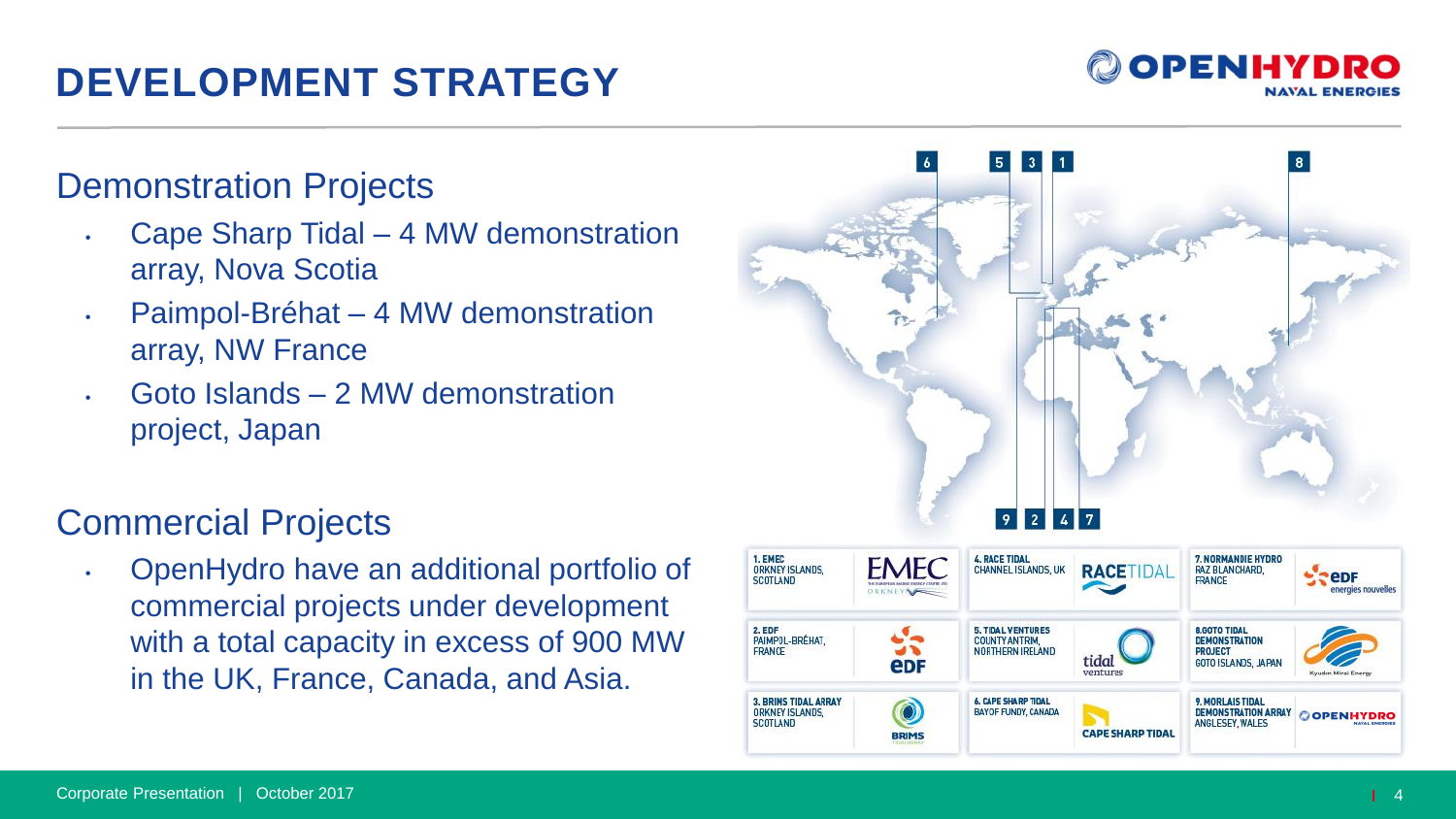## **UK PROJECT OPPORTUNITY**

Socio-economic impact

- Opportunity in the UK for 266MW of OpenHydro deployment by 2030.
- $\triangleright$  Field- proven technology and maritime skills are required cross sectoral skills and experience.
- Delivery of a UK portfolio creates almost £700m in investment , two thirds of this in GVA.
- Premium wage rates between 14% and 26% above average in peripheral economies.
- $\triangleright$  Creating a new industry, 21,000 ftes with a high percentage of skilled roles and up to 70% permanent jobs for a 20 year period.



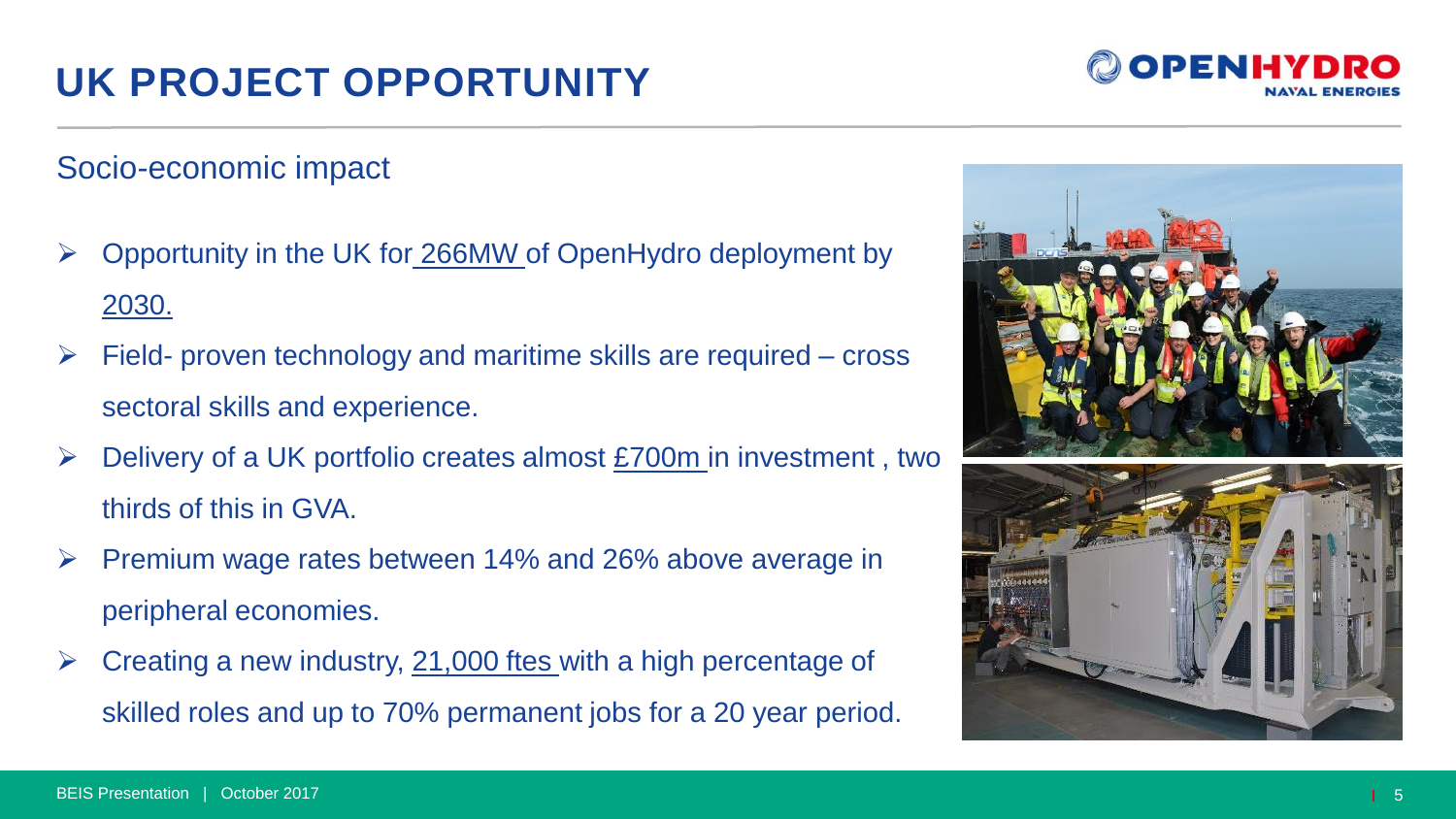## **WHAT IS REQUIRED TO DELIVER BENEFIT**

- Commitment from Government(s).
- Provision of structural funding.
- Motivated and informed supply chain.
- Excellent professional services.
- Regulatory bodies engaged and active.
- Management of collaboration opportunities.
- Improve viability of R&D spend.
- Support revenue models.
- Advance National commercial objectives to spur economic development.

**Our world-beating natural** resources are inspiring new local industries around our coastline.

The UK has 50% of Europe's tidal energy<sup>1</sup> and 35% of its wave energy.<sup>2</sup>

Our exceptional resource is creating new industrial clusters outside of the South East - in the Highlands, Wales, North England, the South-West and the Isle of Wight.<sup>3</sup>

Atlantis's Meygen commercial-scale tidal project is among those bringing new opportunities to industry and communities where jobs are needed most - including areas which used to depend on North Sea oil and gas.<sup>4</sup>

DECC ONLY Renewalked BC (2014)





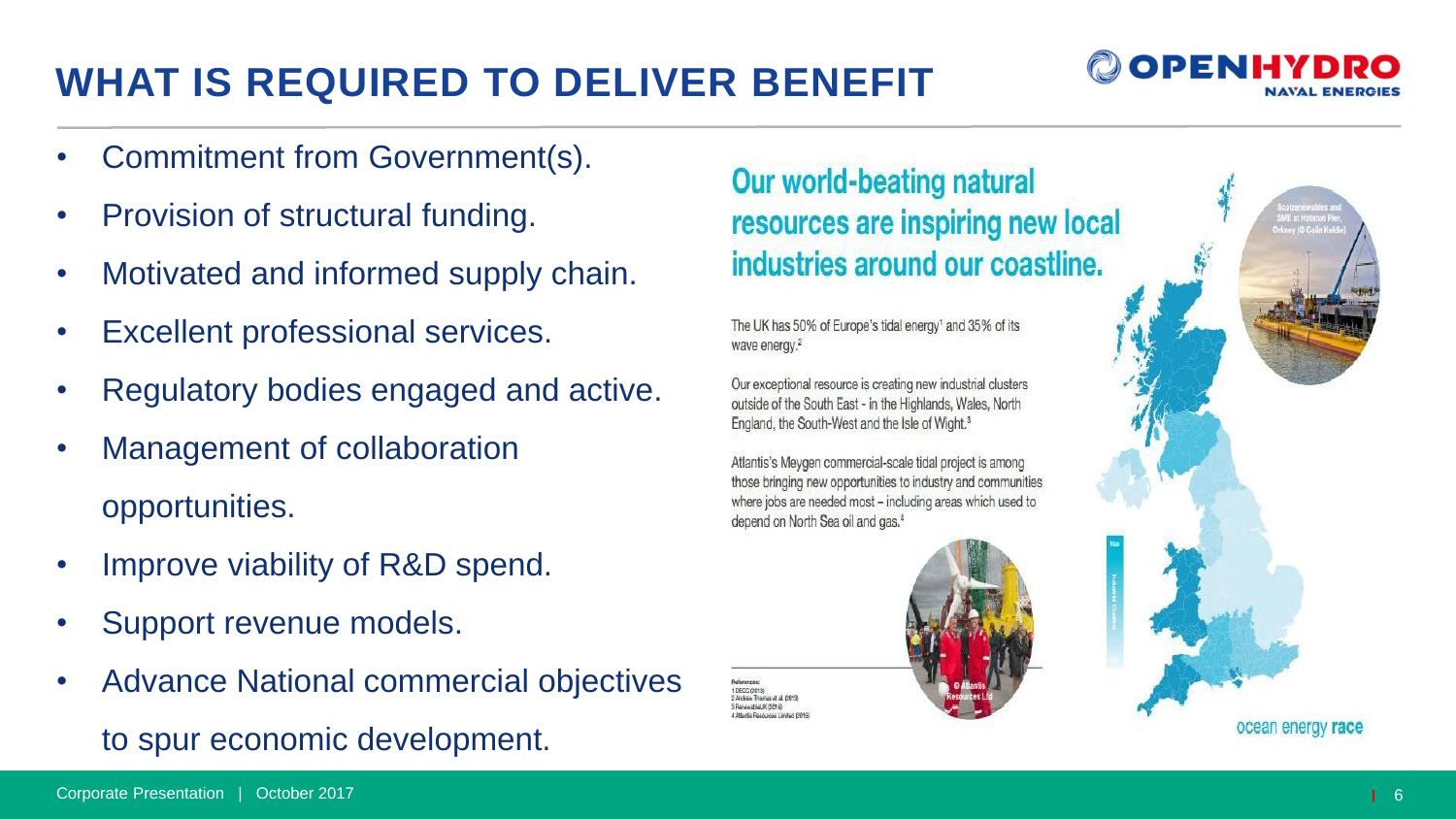## **HIGHLIGHTING SOCIO-ECONOMIC BENEFITS**

- See this outcome as an important deliverable of a project.
- Bad stakeholder relations costs time / money and adds risk to projects.
- Identification of your key stakeholders and supply chain (who you should be talking to) is critical.
- **Supply chain integration can provide key cost reduction**.
- Highlighting SE benefits will be critical to align with BEIS Industrial Strategy.
- Raise awareness of the **specific** benefits of wave and tidal.
- Spend time on the basics.



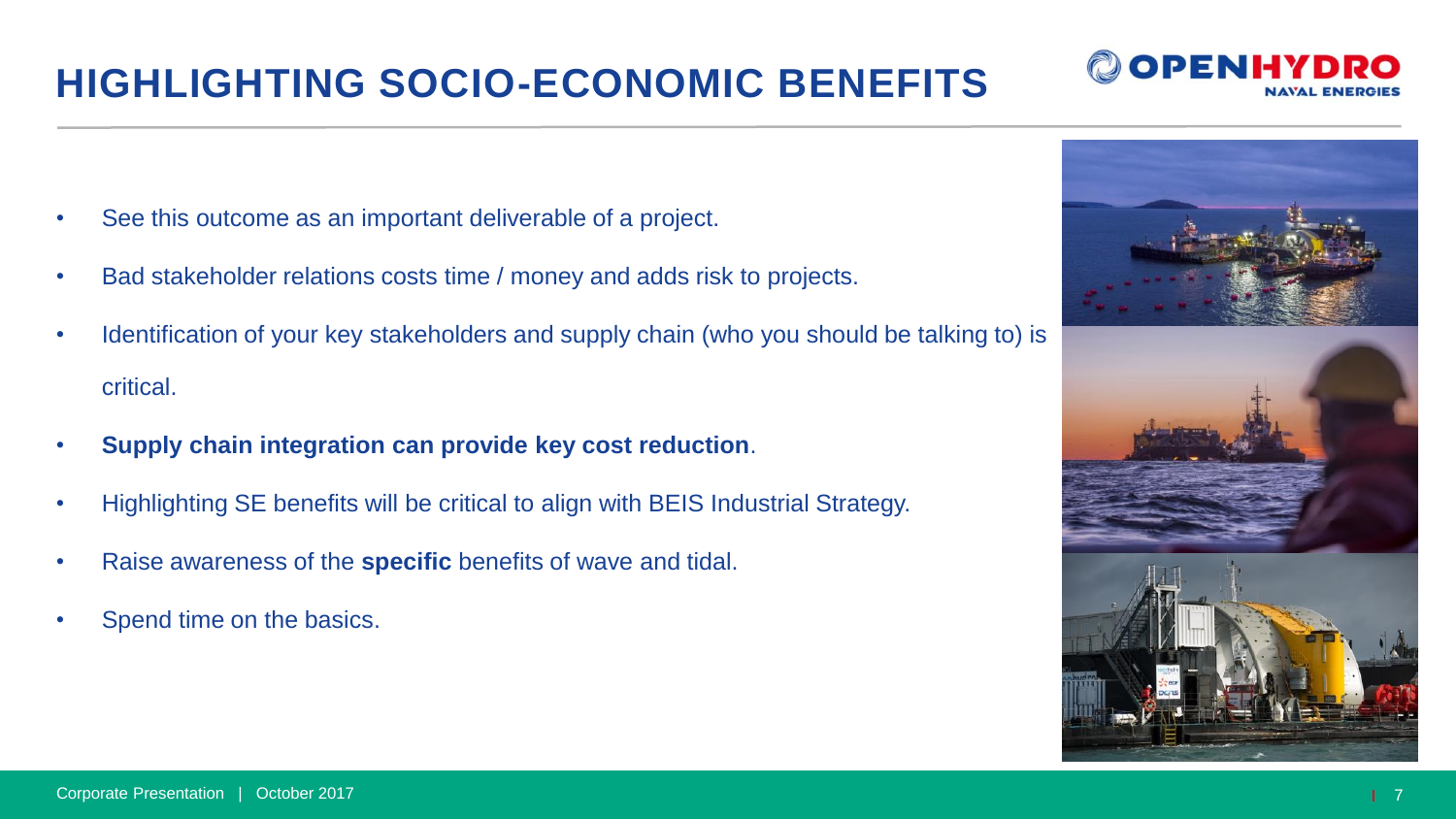### **HOW CAN ORE SUPERGEN MEET THIS CHALLENGE**

- Specific engagement with industry, supply chain and stakeholders.
- Identification of opportunities to promote and develop SE benefits within projects & supply chain.
- Analysis of key issues to reaching full benefits cost, revenue, clustering.
- Building on existing investment city deal, test centres, funded projects.
- Dissemination and exploitation selling the story.